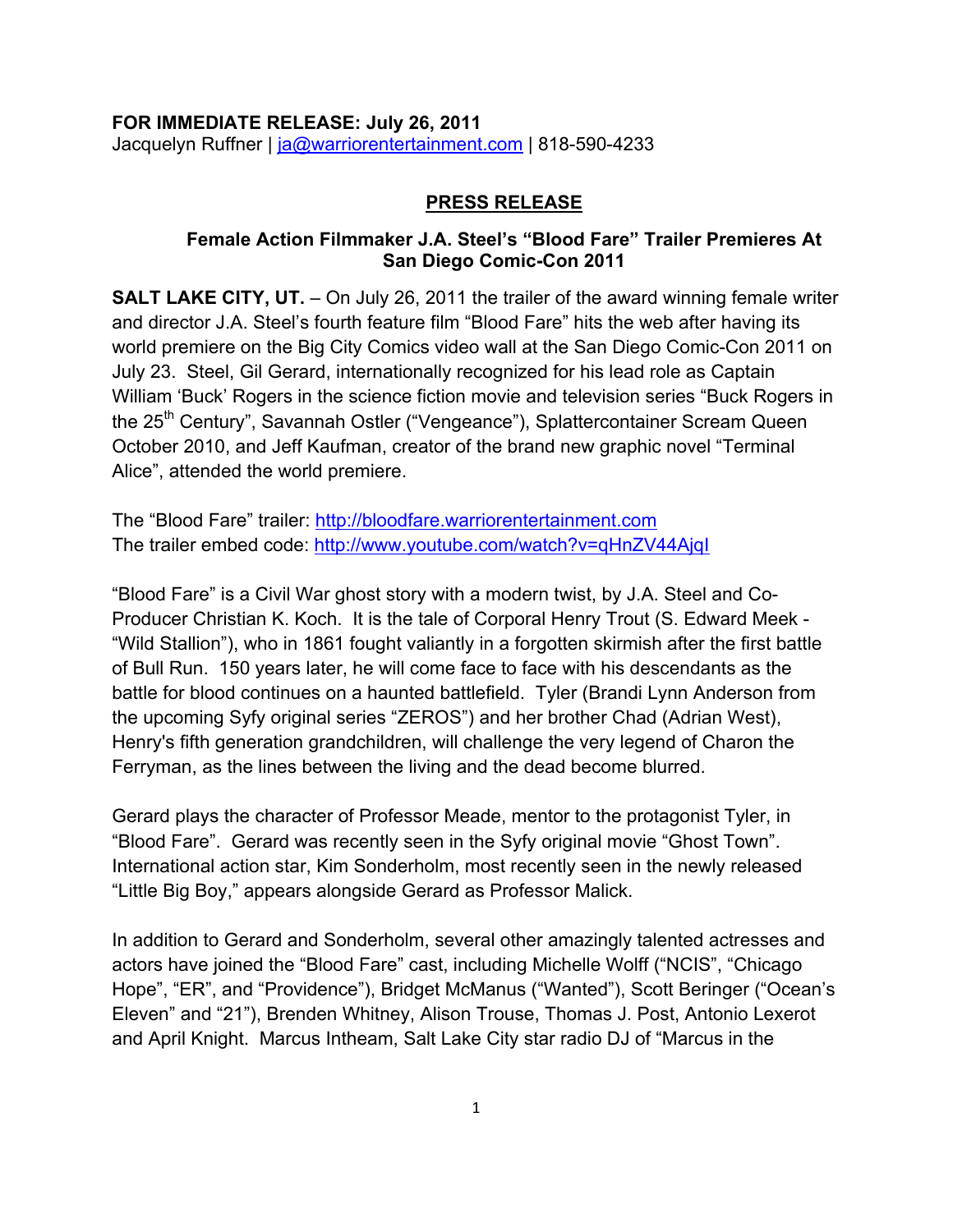Morning" on Z-ROCK 94.9 and "The Real L Word Live Lounge" host Natalie M. Garcia add live broadcast talent.

Chris Hanson, one of the most recognized special makeup effects artists of Hollywood, joined the crew of "Blood Fare" as Special Makeup Effects Supervisor. He demonstrated his unique creativity in "Hellboy", "Underworld", "Men in Black", "Men in Black 2", "The Green Mile", "The X-Files", "The Faculty", "Spawn" and many other productions.

Steel rounds out her crew with Director of Photography Michael B. Call ("127 Hours"), Co-Producer Christian M. Koch who has worked with Steel on her first 3 films and Executive Producer Jessica M. Bair.

"Blood Fare" is a green, sustainable film production, and Eco/Sustainable Production Executive Micheline Birkhead was on set to ensure the project meets green certification requirements.

Fans can become part of the crew "Blood Fare" getting their name in the credits for a simple donation of \$25 US. Interested parties can contact Steel directly at ja@warriorentertainment.com. Additional levels to become involved in the project are listed at (http://www.indiegogo.com/BLOODFARE).

### **About J.A. Steel**:

Steel is a director, producer, actor, videographer, editor, fight choreographer and stunt person, in addition to writer and composer ... and even a distributor ... a unique woman in Hollywood.

"Blood Fare" is Steel's fourth feature film. Her action horror shocker "Denizen", her action supernatural thriller "Salvation", and her action feature "The Third Society" reflect in many ways Steel's real life hobbies of Muay Thai kickboxing, cave diving, motorcycle riding, firearms and edged weapons. All three movies are available on Amazon.com.

Steel lives in Salt Lake City, Utah, preferring the peace of the mountains for her screen writing.

# **About Tunis Productions, Inc.**

A sister company of Warrior Entertainment, Inc., Tunis Productions is bringing A List action to independent film on a micro budget. http://www.warriorentertainment.com